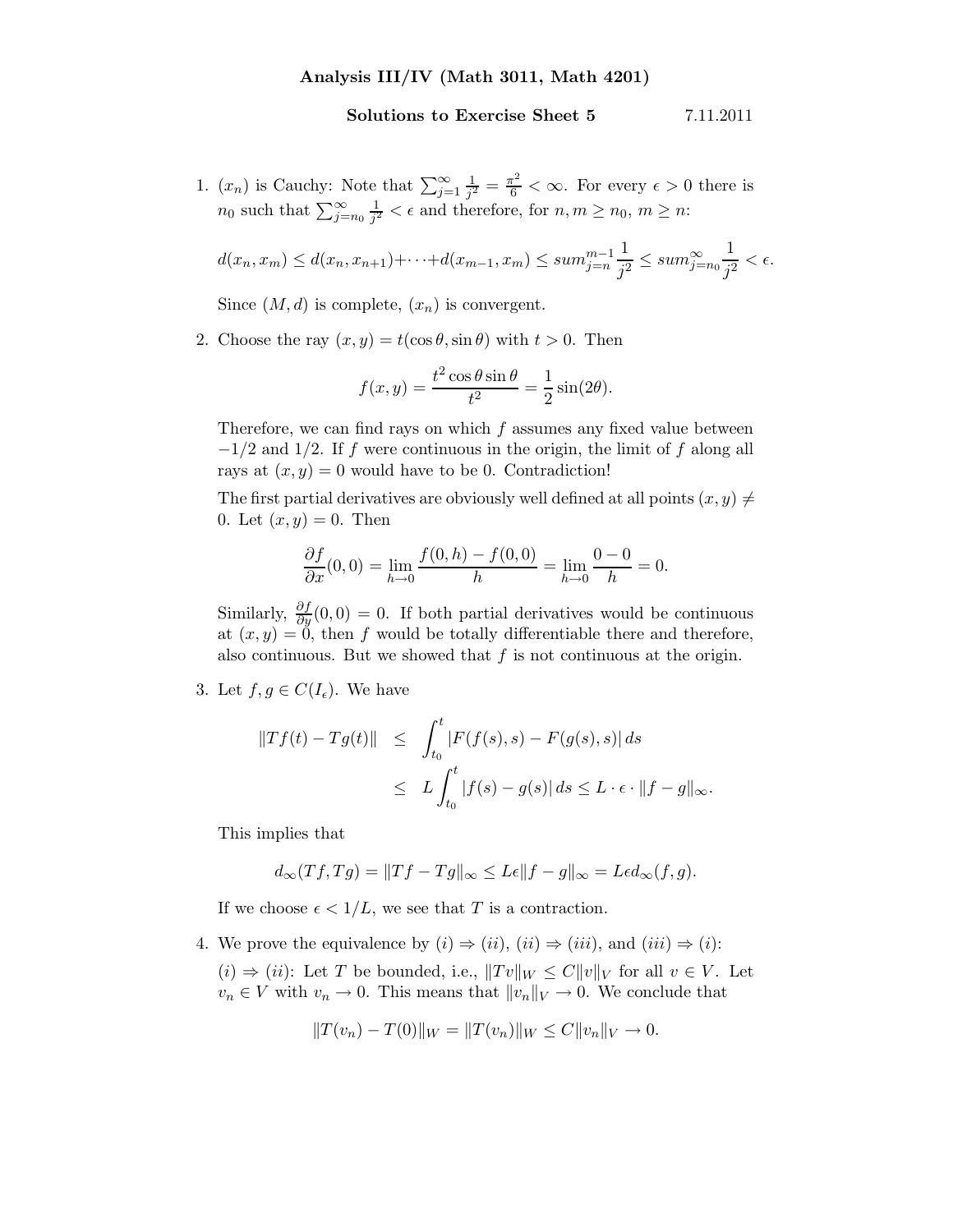Continuity at  $v = 0$  follows now from Proposition 1.24.

 $(ii) \Rightarrow (iii)$ : Let T be continuous at 0. Let  $v_n \to v \in V$ . Then  $v_n-v \to 0$ . We know from the continuity at 0 that  $T(v_n - v) \to 0$ . But this means that  $T(v_n) - T(v) \to 0$ , or  $T(v_n) \to T(v)$ . This is continuity at v, again by Proposition 1.24.

 $(iii) \Rightarrow (i)$ : We prove that the negation of  $(i)$  contradicts to the continuity of T. Let T be unbounded. Then there exists a sequence  $v_n \in V$  with  $||v_n||_V \leq 1$  such that  $||T(v_n)|| \geq n$ . Let  $x_n = \frac{1}{n}v_n$ . Then we have  $||x_n|| \leq 1/n \to 0$ , i.e.,  $x_n \to 0$ . If T were continuous at 0, we would have  $T(x_n) \to T(0) = 0$ , and therefore  $||T(x_n)||_W \to 0$ . But

$$
||T(x_n)||_W = \frac{1}{n}||T(v_n)||_W \ge 1.
$$

This is a contradiction.

5. (i) The inequality holds trivially if  $x = 0$  or  $y = 0$ . So we assume that both sequences are not zero. Note that  $\sum_{n=1}^{\infty} \xi_n = 1 = \sum_{n=1}^{\infty} \eta_n$ . Applying (1) to  $\xi_n$  and  $\eta_n$  yields

$$
\frac{1}{\|\mathbf{x}\|_p \cdot \|\mathbf{y}\|_q} \sum_{n=1}^{\infty} |x_n y_n| = \sum_n \xi_n^{1/p} \eta_n^{1/q} \le \sum_n \frac{\xi_n}{p} + \frac{\eta_n}{q} = \frac{1}{p} + \frac{1}{q} = 1.
$$

(ii) We know that  $(x_n + y_n) \in l_p(\mathbb{C})$ , i.e.,  $\sum_n |x_n + y_n|^p < \infty$ . Since  $\frac{1}{p} + \frac{1}{q} = 1$ , we conclude that  $q = \frac{p}{p-1}$  and

$$
\sum_{n} |z_n|^q = \sum_{n} (|x_n + y_n|^{p-1})^{\frac{p}{p-1}} = \sum_{n} |x_n + y_n|^p < \infty,
$$

i.e., 
$$
\mathbf{z} = (z_n) \in l_q(\mathbf{C}).
$$

(iii) We have

$$
\|\mathbf{x} + \mathbf{y}\|_{p}^{p} = \sum_{n} |x_{n} + y_{n}| \cdot |x_{n} + y_{n}|^{p-1} \leq \sum_{n} |x_{n}| \cdot |z_{n}| + \sum_{n} |y_{n}| \cdot |z_{n}|.
$$

Applying Hölder on the right hand side, we obtain

$$
\|\mathbf{x} + \mathbf{y}\|_p^p \le (\|\mathbf{x}\|_p + \|\mathbf{y}\|_q) \cdot \left(\sum_n |x_n + y_n|^{(p-1)q}\right)^{1/q}.
$$

Note that  $(p-1)q = p$  and  $1/q = (p-1)/p$ . Therefore,

$$
\|\mathbf{x}+\mathbf{y}\|_p^p \leq (\|\mathbf{x}\|_p + \|\mathbf{y}\|_p) \cdot \|\mathbf{x}+\mathbf{y}\|_p^{p-1}
$$

.

Note that if  $\|\mathbf{x} + \mathbf{y}\|_p = 0$ , Minkowski's Inequality is trivial. Therefore, we assume that  $\|\mathbf{x} + \mathbf{y}\|_p \neq 0$ , and we can divide the previous inequality by  $\|\mathbf{x} + \mathbf{y}\|_p^{p-1}$  and obtain

$$
\|\mathbf{x} + \mathbf{y}\|_p \le \|\mathbf{x}\|_p + \|\mathbf{y}\|_p.
$$

Finally, we provide the solutions for the homeworks: